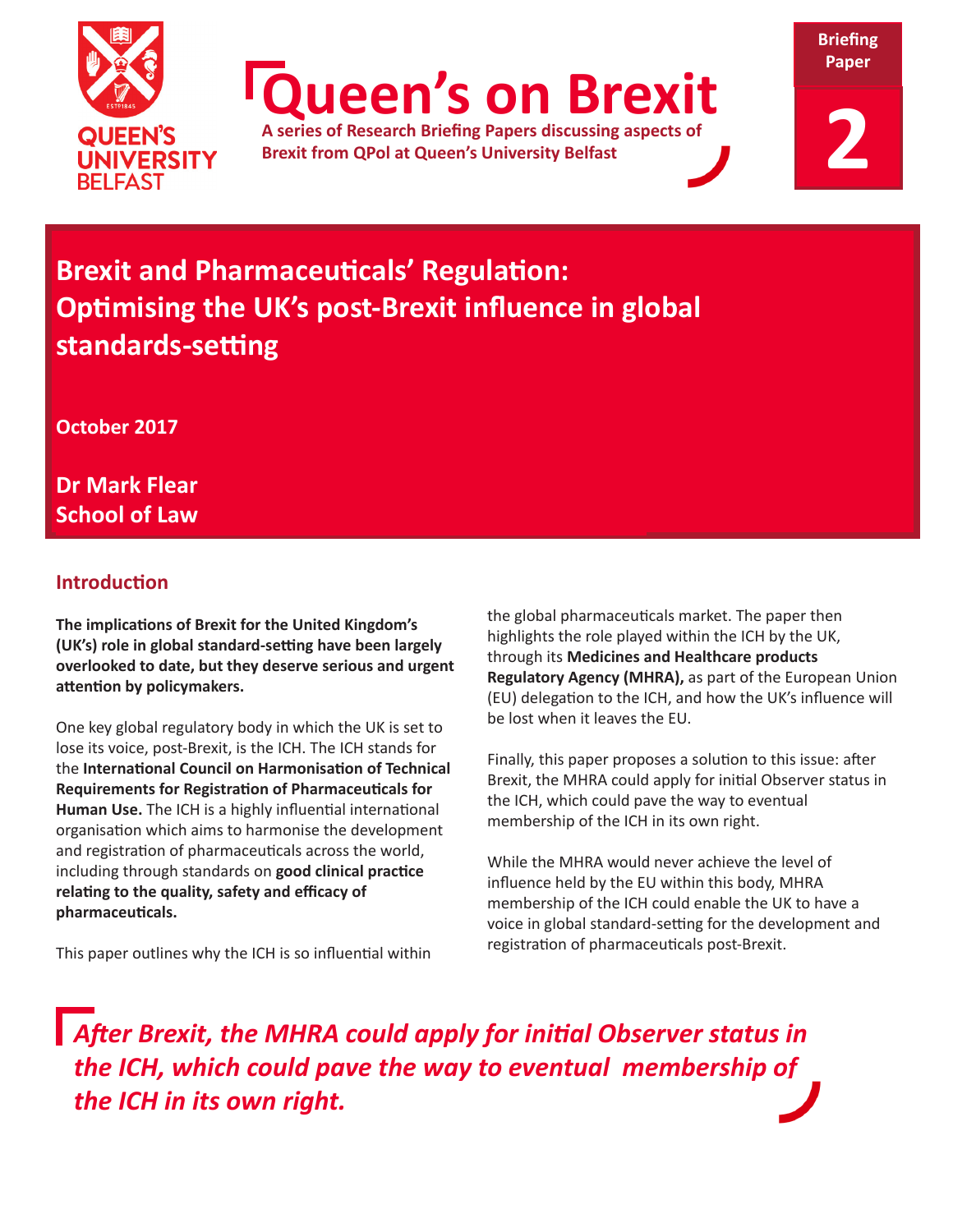# **Why is the ICH so important?**

The ICH was set up in 1990 by the EU, Japan and the United States (US). Its aim is to achieve greater global harmonisation in the development and registration of pharmaceuticals to help ensure that they are **safe, effective and of high quality,** while also enabling the pharmaceutical industry, consumers and regulators to benefit from the resource efficiencies which can be [achieved through harmonisation](http://www.ich.org/home.html).

The ICH's membership comprises the regulatory bodies of the **EU, Japan and the United States**, a number of national regulatory bodies, and also various umbrella industry associations. The greatest influence is accorded to the EU, Japan and the US, as the ICH's Founding Regulatory Members.

Although the international guidelines produced by the ICH are not, in themselves, legally-binding, they are usually adopted into law by member countries or organisations such as the EU.

The influence of the ICH is demonstrated by the fact that ICH guidelines are de facto binding in the law of its member countries and the EU, and compliance with them is effectively required by those who export pharmaceuticals to them. In other words, **compliance with ICH guidelines is a de facto requirement for the development and registration of pharmaceuticals in any of the member countries and the EU.** 

However, the ICH's influence extends much further. The effect of this legal and regulatory influence within the territories of its founding members is to oblige those countries that export pharmaceuticals into the EU, Japan or US to comply with ICH guidelines as well.

Moreover, the influence of EU law extends to clinical trials; if a company wants to draw on evidence from clinical trials conducted outside the EU, it must ensure that those trials are carried out to the legal standards required by EU legislation. Thus, the influence of both ICH guidelines and of relevant EU legislation conforming to those guidelines extends beyond ICH members across the globe, including other large, wealthy markets such as Australia, New Zealand and Brazil. In addition, ICH guidelines receive further legal backing through the World Trade Organisation's rules for the resolution of trade disputes.

*The influence of the ICH is demonstrated by the fact that ICH guidelines are de facto binding in the law of its member countries and the EU.*

#### **What influence is the UK set to lose?**

If, once it has left the EU, the UK is to forge an economy that trades globally and builds on its strengths, including in clinical trials and pharmaceutical development, it will almost certainly need to comply with EU law and ICH guidelines.

Ironically, however, the UK has, to date, played a significant role in shaping both ICH and EU policy and practice.

The UK's Medicines and Healthcare products Regulatory Agency (MHRA) participates in the ICH as part of the EU's delegation. As a Founding Regulatory Member, the EU, together with the other two Founding Regulatory Members (Japan and the US) has greater decision-making power within the ICH than any other ICH Members. In addition, MHRA staff also participate in several ICH Expert Working Groups on the elaboration of ICH scientific and regulatory guidance.

Further, as an EU Member State, the UK helps to make decisions on standards via its say in the form and content of EU law and policy, including through the European Medicines Agency (EMA). The latter EU agency is based in London and oversees clinical trials, pharmaceutical development, marketing and post-marketing surveillance. The UK contributes significant expertise and knowledge towards the EMA's work, particularly through the MHRA, which has played a key role in shaping EU policy and practice.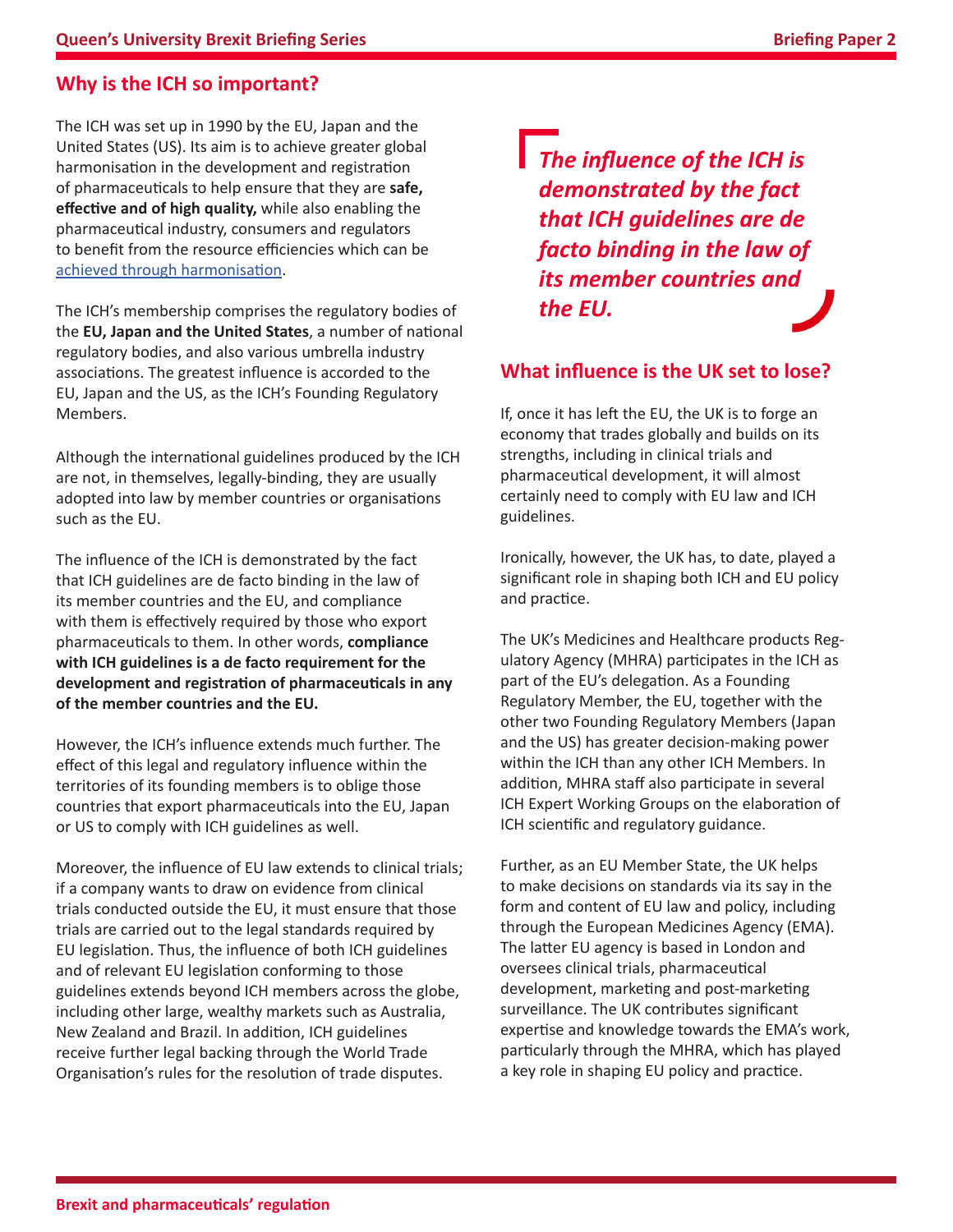### **What steps can the UK take to restore its voice post-Brexit?**

Once the UK leaves the EU, the UK is set to forego both the influence it exercises, via the EU, on the decisions made by the ICH, and the influence it wields on EU law and policy, including through the EMA. However, while there appears to be little that the UK government can do about the demise of its influence within the EMA, there is a path by which the UK might be able to regain a voice within the ICH within a matter of a few years.

This path consists of a simple, two-step process which could take place after the UK's departure from the EU: (i) an application by the MHRA/UK to be granted Observer status at the ICH and then, two years later, (ii) an application by the MHRA/UK to be granted membership (see Figure 1).

While the MHRA would not regain its status as part of one of the ICH's Founding Regulatory Members, it could become a Regulatory Member if its application were to be accepted by the ICH; this would give it voting rights, including access to the influential ICH Management Committee, which among other things decides on the areas for harmonisation through ICH guidelines. However, individual MHRA membership of the ICH would provide one thing that might be of benefit which the Agency does not currently enjoy; it would be able to speak with a clear, distinct voice rather than as part of the EU.

One obvious question is why the MHRA should need to wait until Brexit to apply to become an ICH Observer and why it should need to wait a further two years after attaining that status before it could apply to become a member.

The requirement to wait for two years after attaining Observer status is bound up with the organisation's rules; the ICH's rules require that any potential member has to participate in a certain number of the body's meetings of a particular type for two years prior to applying for membership, and this requirement is most easily followed by attaining Observer status.

The need for the MHRA to wait until the UK exits the EU is a consequence of EU law, which states that it is the EU and not its Member States which are competent in the fields of good clinical practice covered by the ICH's guidelines.